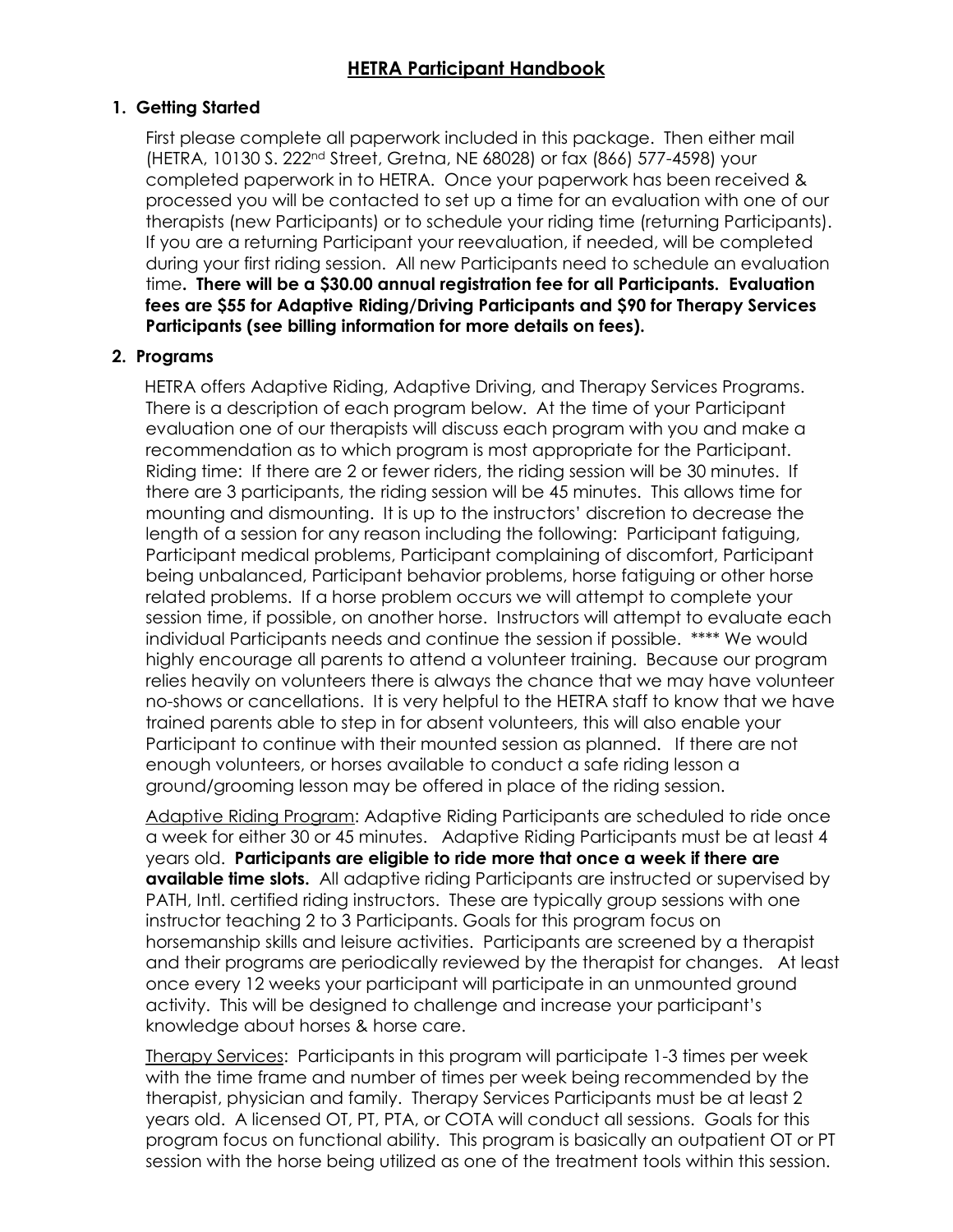Carriage Driving Program: Participants will participate one time per week for 30 minutes. These will be individual sessions instructed by a PATH, Intl. certified driving instructor. Participants are evaluated and periodically reviewed by one of our therapists.

## **3. Participant Dismissal & Discharge Policy**

It is at the discretion of HETRA's Staff to accept or remove a Participant from the program. The results of a risk/benefit analysis will also be considered. Participants who do not adhere to the rules and procedures or meet the guidelines for eligibility are subject to dismissal or discharge. Possible grounds for dismissal may include, but are not limited to: conduct endangering another Participant or staff or the horse, conduct endangering themselves, consistent failure to follow safety procedures with respect to the horses & facility, a gain in weight above the HETRA maximum levels, frequent cancellations or no shows. The development of a contraindicated condition or the deterioration of a condition to the point horseback riding is no longer beneficial or could be harmful to the participant or where safety for the Participant or others has become a concern.

Participants at HETRA shall have no history of inappropriate behavior with fire or any tendencies or history of abuse or violence directed toward other people or animals. HETRA reserves the right to deny services to any individual based upon concerns for the applicant's safety and/or the safety of the horses, volunteers, staff, facility, or for other reasons in accordance with PATH, Intl. operating center guidelines.

No Participant will be dismissed without an opportunity to discuss the reasons with supervisory staff. The Participant may at any time, for whatever reason, decide to sever the Participant relationship with HETRA. Notice of such a decision should be communicated as soon as possible.

## **4. Weight Limitations for All Participants**

Maximum weights are listed below, but decisions regarding participation will be based on the availability of a suitable horse related to the height, weight, cognition and balance of the participant. The maximum weight for participants cannot exceed 220 pounds. The weight limit may be lower as determined by available equines and the ability of staff and volunteers to safely support the participant at the time services are requested. HETRA staff will evaluate the participant's weight and physical abilities to determine if riding is a safe and appropriate activity based on available equine, staff and volunteers.

- 220 lbs. for a well-balanced centered Participant not requiring sidewalkers.
- 180 lbs. for an unbalanced Participant needing sidewalker assistance.
- Each horse has individual weight limitations based upon the horses height, weight, age and physical and medical condition.

\* Not all horses can manage the maximum weights listed above.

\* Weights are checked once every 12 weeks using the HETRA scales with participant wearing the appropriate riding gear.

## **5. Scheduling of a weekly riding time for new Participants**

Once the initial evaluation is completed we will make a program recommendation for your Participant and then see if we have a current opening in the HETRA schedule that are suitable to meet your Participants needs. If an opening does not currently exist, then we will put your Participant on a waiting list and you will be notified as soon as an opening becomes available. Riding sessions are typically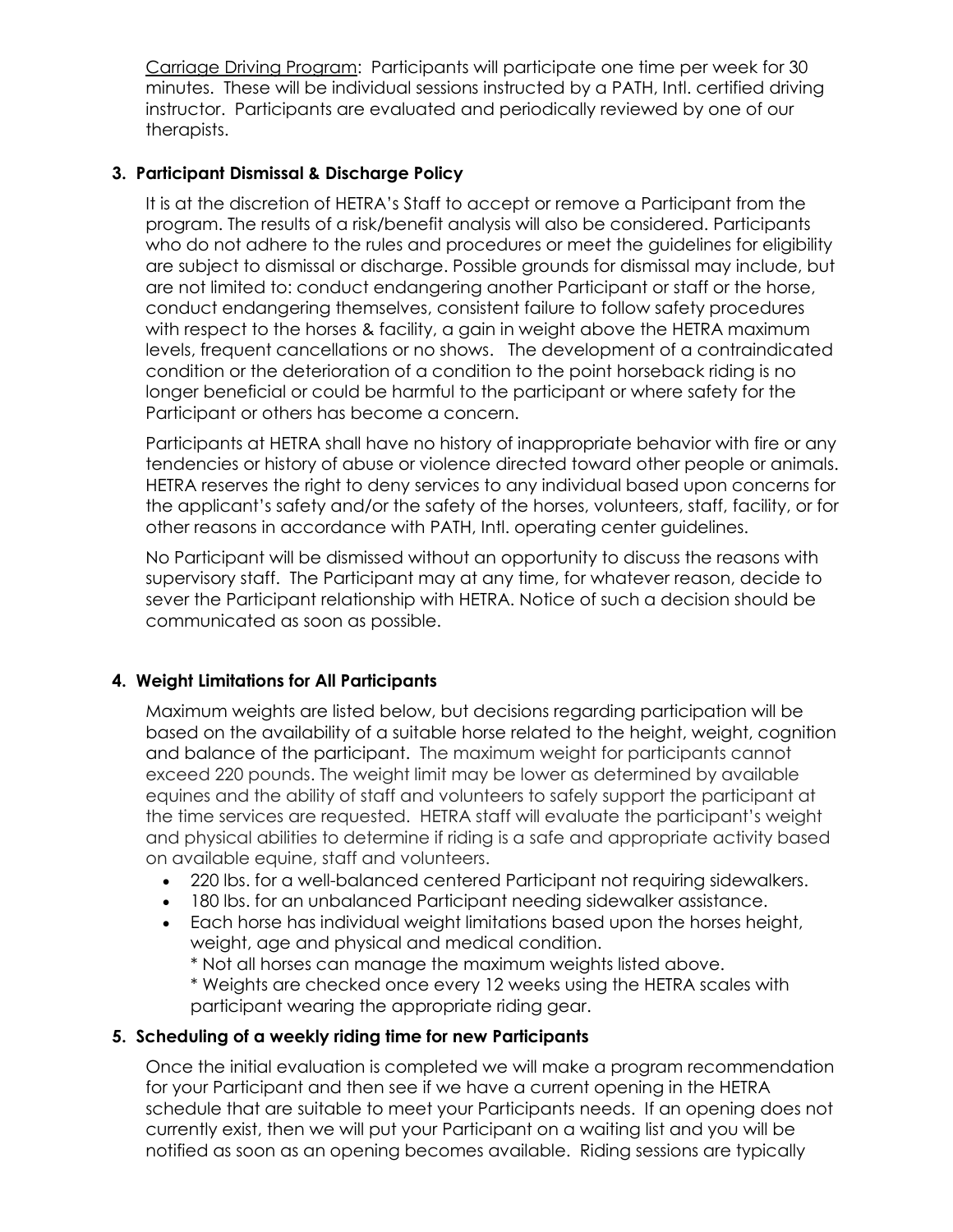offered late afternoon to evening on weekdays and mid-day on the weekends.

#### **6. Attire**

No open toe shoes, sandals or clog type shoes. No slick (jogging type) pants. And we would prefer that your Participant wore pants instead of shorts as the saddle can get very uncomfortable with direct skin contact.

#### **7. Children**

We ask that children under the age of 12 be monitored and in direct vision of the adult at all times while at the facility. Please review the barn rules with your children prior to arriving at the barn.

#### **8. Dogs and other Animals**

Dogs and other animals are not permitted at the barn. The exception to this rule is service animals. Please let your instructor know if you will be bringing a service animal to the session with you

#### **9. Questions**

Please direct questions to your Participant's instructor. All Instructor & Therapist phone numbers are listed on the HETRA website. If you do not get a satisfactory answer to your question, please feel free to contact the office at 402-359-8830.

Thanks so much for your interest in our program, we look forward to working with you this year. If you have any questions or concerns, please contact the office at 402-359- 8830.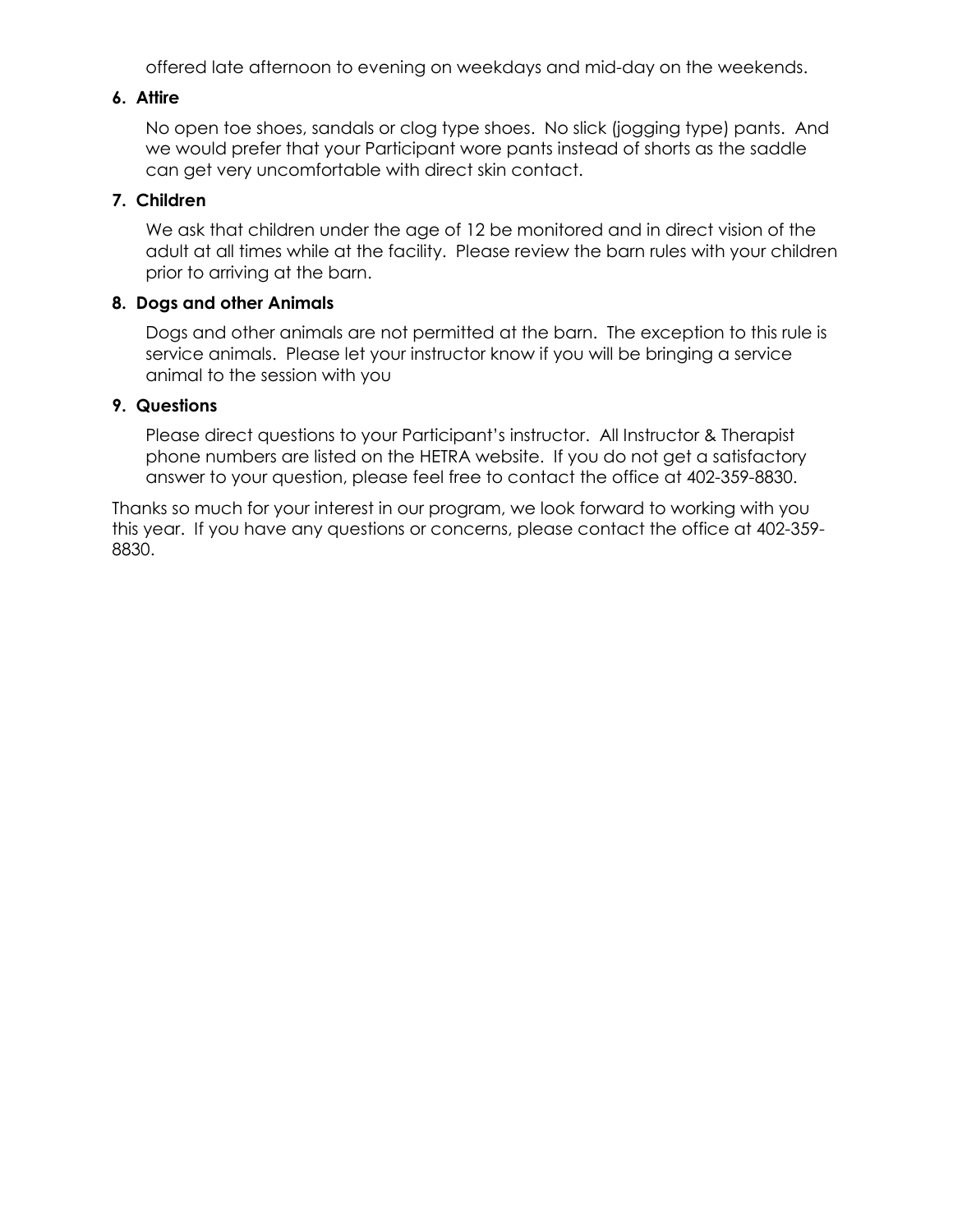If you have any questions about HETRA's fees or billing please contact Erin Bevington at (402) 359-8830 or [Erin@HETRA.org](mailto:Erin@HETRA.org)

# **To help HETRA save on postage, all invoices are sent via email.**

If you do not have an email or would prefer to receive your billing via regular mail, please let us know.

## **HETRA Fees: \*\*HETRA does not bill health insurance or Medicaid\*\***

- **Evaluations** Evaluations are performed by one of the HETRA therapists for all new Participants entering the program. Evaluation fees are \$70.00 and \$55 for a reevaluation. At this evaluation you will work with the therapist to determine which program is best suited for your participant.
- **Registration Fees** All Participants will be billed an annual \$30.00 registration fee which helps HETRA cover insurance, paperwork processing and other office fees.
- **Adaptive Riding & Driving Sessions**  \$35 per ride/drive, \$420 for one 12-week course, Adaptive riding/driving is billed at the beginning of each 12-week course, and is due by the due date on the bill.

# **Payment Plan Options:**

Two Payment Plan – 50% of the invoice due at the payment due date. The other 50% due 30 days after the payment due date.

Monthly Payment Plan – 3 Payments can be made on the date that works best for you in the amount of \$140.00.

Weekly Payment Plan – Payments can also be made weekly on the day of the week that works best for you.

\* **In order to set up any of the payment plans HETRA must have a credit card on file to process these payments automatically**.

- **Ground Sessions** In the event that your participant can not do a mounted session in a particular week, if possible HETRA will offer a ground activity/lesson. These lessons will be built around your participant's current goals and help to build their skills and knowledge base. They will be completed either in the arena, stall area, therapy room or classroom. These will be offered as an alternative to a HETRA cancel due to potential heat/cold, horse, instructor/therapist related issues. Ground sessions will be billed at the same rate as the program you are currently participating in. If you have additional questions about ground activities, please contact Edye@HETRA.org.
- **Therapy Services**
	- o **Course Fee**  \$240 or 1/3 of the cost of the full session is billed at the beginning of the course.
	- o **Session Fees**  \$20 for each 15-minute session, \$40 for a 30-minute session, and \$60 for a 45-minute session. The session fee will be billed on a biweekly basis.

**Early Payment Credit** – all invoices that are paid by the due date are eligible for a 10% deduction. If you would like to take advantage of this discount, please pay your invoice by the due date and take 10% off your payment.

**Scholarships** - Scholarships and outside funding is available for all Participants in any program. We can provide you with a list of outside funding sources that have been very supportive of HETRA families. We ask that you investigate these options prior to